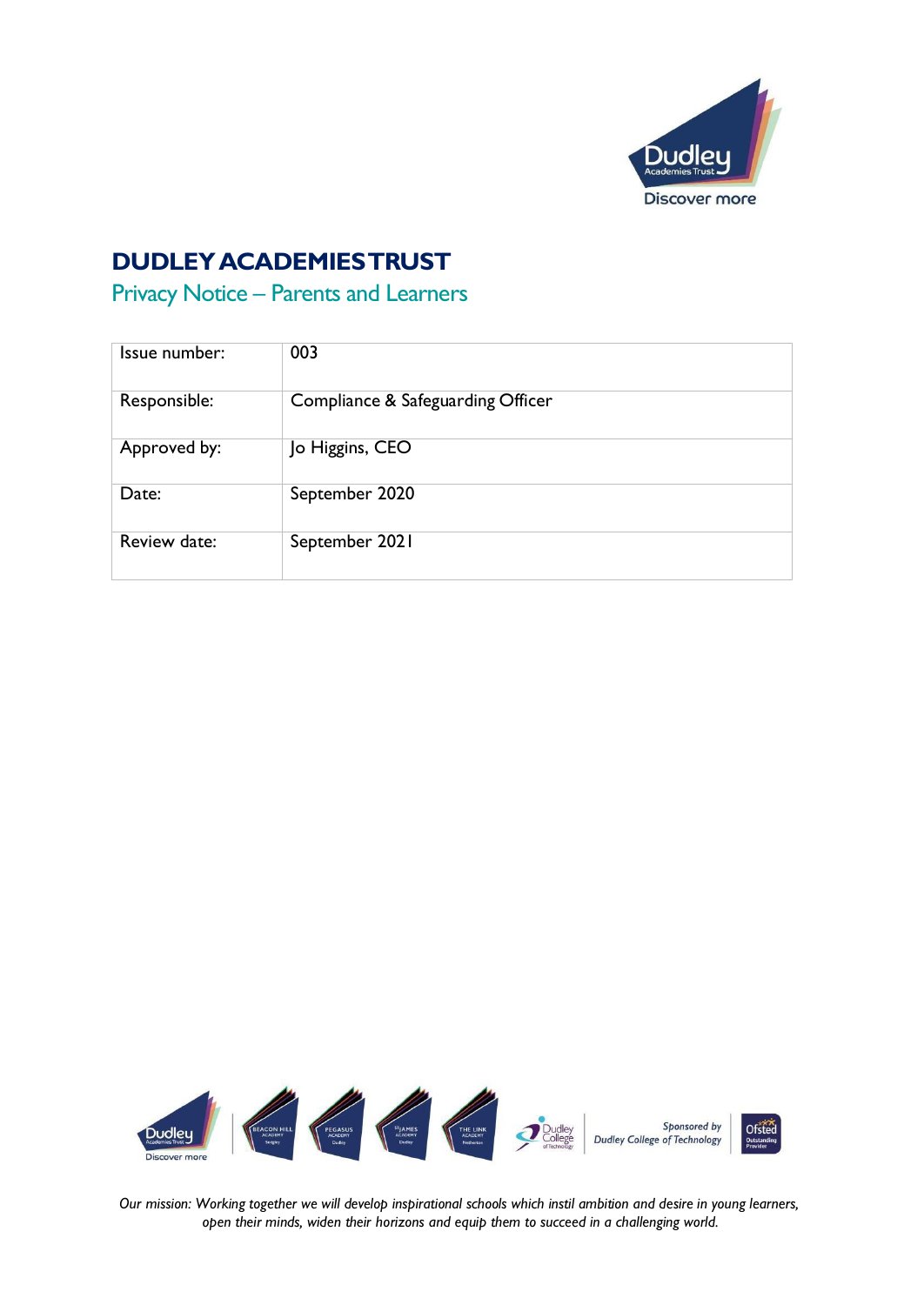# **Contents**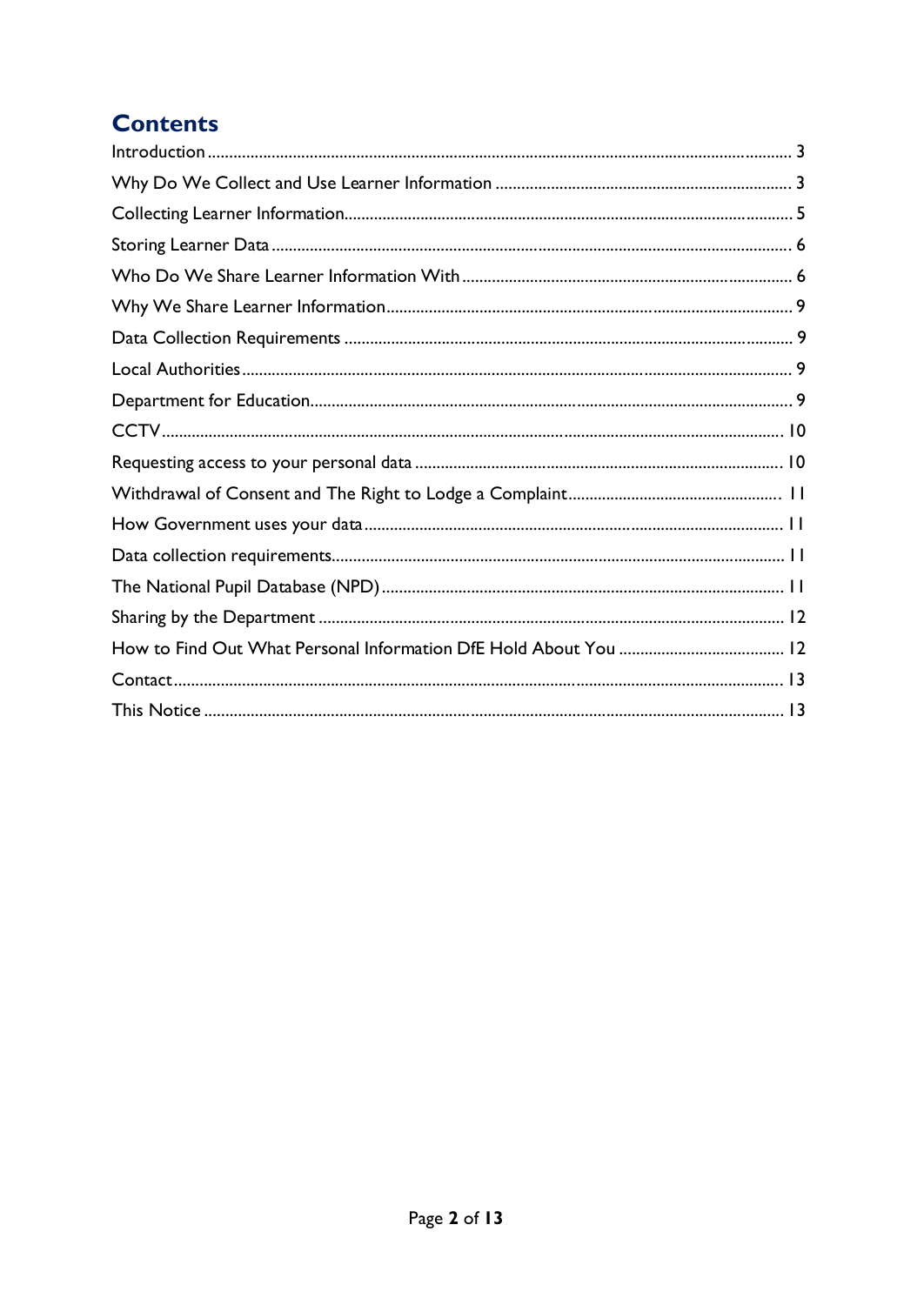## **Introduction**

We Blowers Green Primary School are trading on behalf of Dudley Academies Trust. The Trust is the data controller for the purposes of Data Protection Law.

Under data protection law, individuals have a right to be informed about how school uses any personal data that they hold. We comply with this right by providing 'privacy notices' (sometimes called 'fair processing notices') to individuals where we are processing their personal data.

This privacy notice explains how we collect, store and use personal data about Learners.

This information is provided in accordance with the rights of individuals under the General Data Protection Regulation (GDPR); it allows individuals to understand how their data is used. Academy Trust staff, volunteers, parents and students are all encouraged to read this document, to understand both the school's obligation to its community and their individual rights in terms of their data.

## **Why Do We Collect and Use Learner Information**

We collect and use learner information under the following acts of parliament and associated legislation:

- − [Article](https://ico.org.uk/for-organisations/guide-to-data-protection/guide-to-the-general-data-protection-regulation-gdpr/lawful-basis-for-processing/) 6 and Article 9 of the GDPR
- − [Education](http://www.legislation.gov.uk/ukpga/1996/56/contents) Act 1996 (The Education Act, amendments and accompany regulations, for example, Section 537A of the 1996 Act enables the education setting to collect information to perform the Department of Education's termly census).
- − Regulation 5 of The Education [\(Information](http://www.legislation.gov.uk/uksi/2013/2094/made) About Individual Pupils) (England) [Regulations](http://www.legislation.gov.uk/uksi/2013/2094/made) 2013
- − Section 40(2)(a) of the [Childcare](http://www.legislation.gov.uk/ukpga/2006/21/section/40) Act 2006 early years' foundation stage and Section 87 of the [Education](http://www.legislation.gov.uk/ukpga/2002/32/section/87) Act 2002 - key stage 1 and key stage 2, enables primary age education settings to collect information for the assessing and reporting of the national curriculum.

There are various versions of the [Education](http://www.legislation.gov.uk/ukpga/2011/21/contents/enacted) Act both proceeding and following the [Education](http://www.legislation.gov.uk/ukpga/1996/56/contents) Act 1996 that have influence on what information is required and how it is processed such as:

- − The [Education](http://www.legislation.gov.uk/ukpga/1988/40/contents) Reform Act 1988.
- − Further and Higher [Education](http://www.legislation.gov.uk/ukpga/1992/13/contents) Act 1992.
- − [Education](http://www.legislation.gov.uk/ukpga/1994/30/contents) Act 1994.
- − School Standards and [Framework](http://www.legislation.gov.uk/ukpga/1998/31/contents) Act 1998.
- − Teaching and Higher Education Act 1998, [Education](http://www.legislation.gov.uk/ukpga/1998/30) Act 2002.
- − Higher [Education](http://www.legislation.gov.uk/ukpga/2004/8/contents) Act 2004.
- − [Education](https://www.legislation.gov.uk/ukpga/2005/18/contents) Act 2005.
- − Education [and Inspections](http://www.legislation.gov.uk/ukpga/2006/40/contents) Act 2006.
- − [Education](http://www.legislation.gov.uk/ukpga/2011/21/pdfs/ukpga_20110021_en.pdf) Act 2011.
- − The Education (Pupil [Information\)](http://www.legislation.gov.uk/uksi/2005/1437/contents/made) England Regulations 2005 and associated regulations and statutory instruments.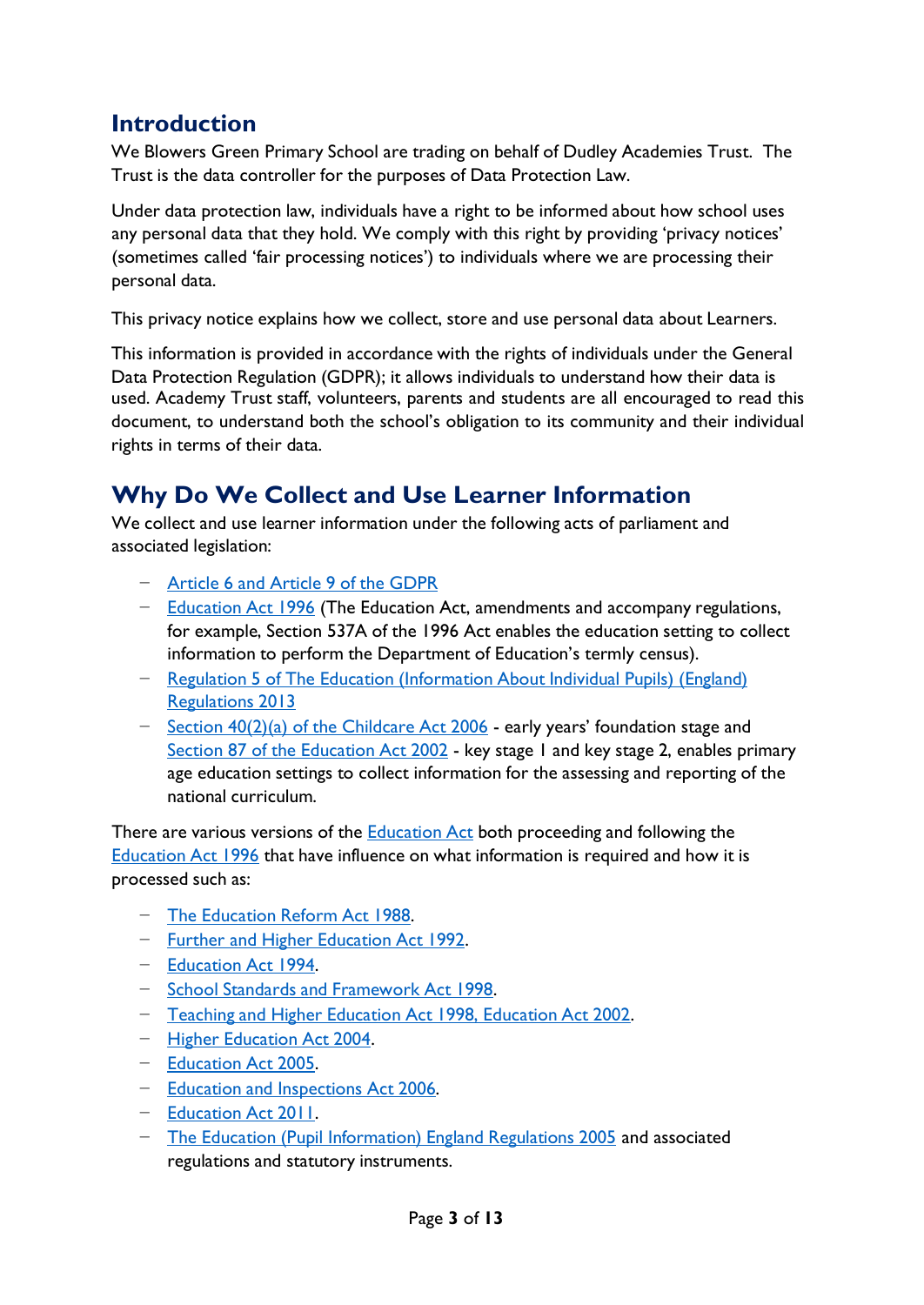Where appropriate we also rely on:

- − The [Children](http://www.legislation.gov.uk/ukpga/2004/31) Act and subsequent amendments.
- − The [Common](https://en.wikipedia.org/wiki/Duty_of_care_in_English_law) Law Duty of Care.
- − [Health](http://www.legislation.gov.uk/ukpga/1974/37/contents) and Safety at Work Act.
- − Working together to Safeguard Children [Guidelines](https://www.gov.uk/government/publications/working-together-to-safeguard-children--2) (DfE).
- − [Equality](http://www.legislation.gov.uk/ukpga/2010/15/contents) Act 2010.
- − The Disability [Discrimination](file:///C:/Users/James/Downloads/Ã¯ÂÂ­%09The%20Disability%20Discrimination%20Act) Act.
- − Special [Educational](https://www.gov.uk/government/publications/send-code-of-practice-0-to-25) Needs (SEN) Code of Practice.
- − [Safeguarding](http://www.legislation.gov.uk/ukpga/2006/47/contents) Vulnerable Groups Act.
- − [Limitation](http://www.legislation.gov.uk/ukpga/1980/58) Act 1980.

We collect and use learner information, for the following purposes:

- − to support learning.
- − to monitor and report on learner attainment progress.
- − to provide appropriate pastoral care.
- − to assess the quality of our services.
- − to keep children safe (food allergies, or emergency contact details).
- − to meet the statutory duties placed upon us for DfE data collections.
- − to comply with the law regarding data sharing.

### **The categories of learner information that we collect, hold and share include:**

- − Personal identifiers and contacts (such as name, unique pupil number, contact details and address).
- − Characteristics (such as ethnicity, language, gender, religion, date of birth, country of birth, free school meal eligibility).
- − Special educational needs (including the needs and ranking).
- − Safeguarding information (such as court orders and professional involvement).
- − Medical and administration (such as doctors information, child health, dental health, allergies, medication and dietary requirements).
- − Attendance information (such as sessions attended, number of absences and absence reasons, any previous schools attended, which secondary school they will transition to).
- − Assessment and attainment information (such as EYFS, Key Stage or internal academic assessment information).
- − Behavioural information (such as exclusions and any relevant alternative provision put in place).
- − Biometric data.
- − Next of Kin information.
- − Emergency contact information.
- − Admissions information.
- − Photographs.
- − CCTV images captured in/on school grounds.
- − Transport to school information.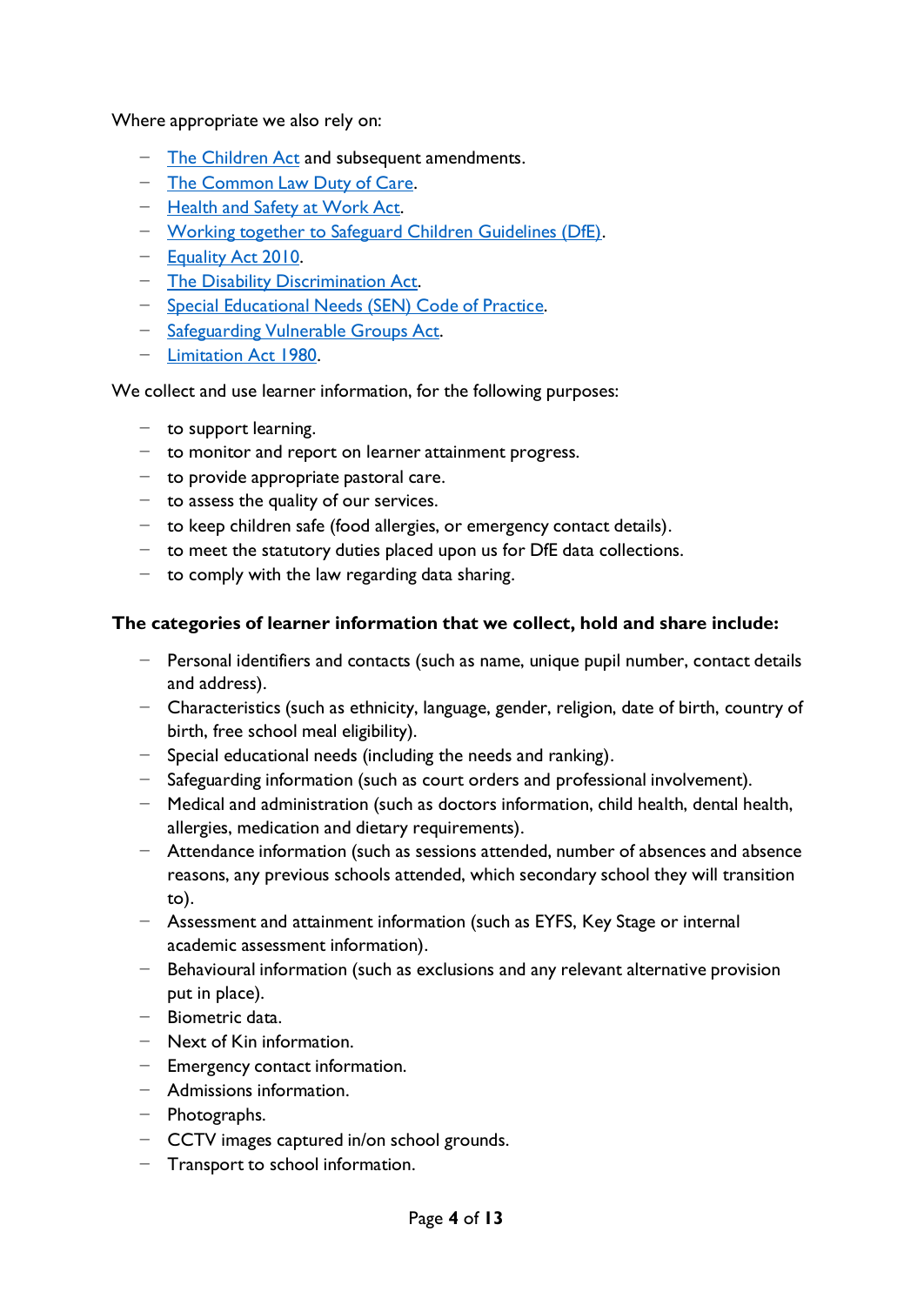For a further example of the information typically held by schools, please see the Department for Education (DfE) Common Basic Data set here;

<https://www.gov.uk/government/publications/common-basic-data-set-cbds-database>

## **Collecting Learner Information**

Whilst the majority of learner information you provide to us is mandatory, some of it is provided to us on a voluntary basis. In order to comply with data protection legislation, we will inform you at the point of collection, whether you are required to provide certain learner information to us or if you have a choice in this and we will tell you what you need to do if you do not want to share this information with us.

We collect learner information via registration forms or Common Transfer file (CTF) from previous schools.

We may acquire personal data in a number of ways including, without limitation, the following:

- − Parents/carers of learners may provide personal data about themselves or their family in correspondence, forms, documents, during discussions with staff, and through our website;
- − We may acquire personal data from other parents/carers, or from people outside of the community who know parents/carers or from the learners themselves;
- − We may acquire personal data from third parties such as schools, public authorities, public sources or from commercial sources such as credit reference agencies.

If you provide us with contact details of others, for example, in case of emergency or when you may not be available please ensure that they are aware their information has been passed to the School.

We will also receive the above types of personal information, where relevant, from the previous school and may also receive information from the Local Authority (LA) and the DfE.

We intend to collect consent to process information for photographs and school visits. In addition to gaining consent for participation in certain visits, it may be necessary to ask parents/carers for other consent such as:

- − Consent for learners to receive emergency medical treatment, including administration of an anaesthetic or blood transfusion, in the event of an emergency when parents/carers cannot be contacted;
- − Consent to share personal data such as contact details, medical and behavioural information with third-party providers;
- − Agreement to any financial or other terms and conditions.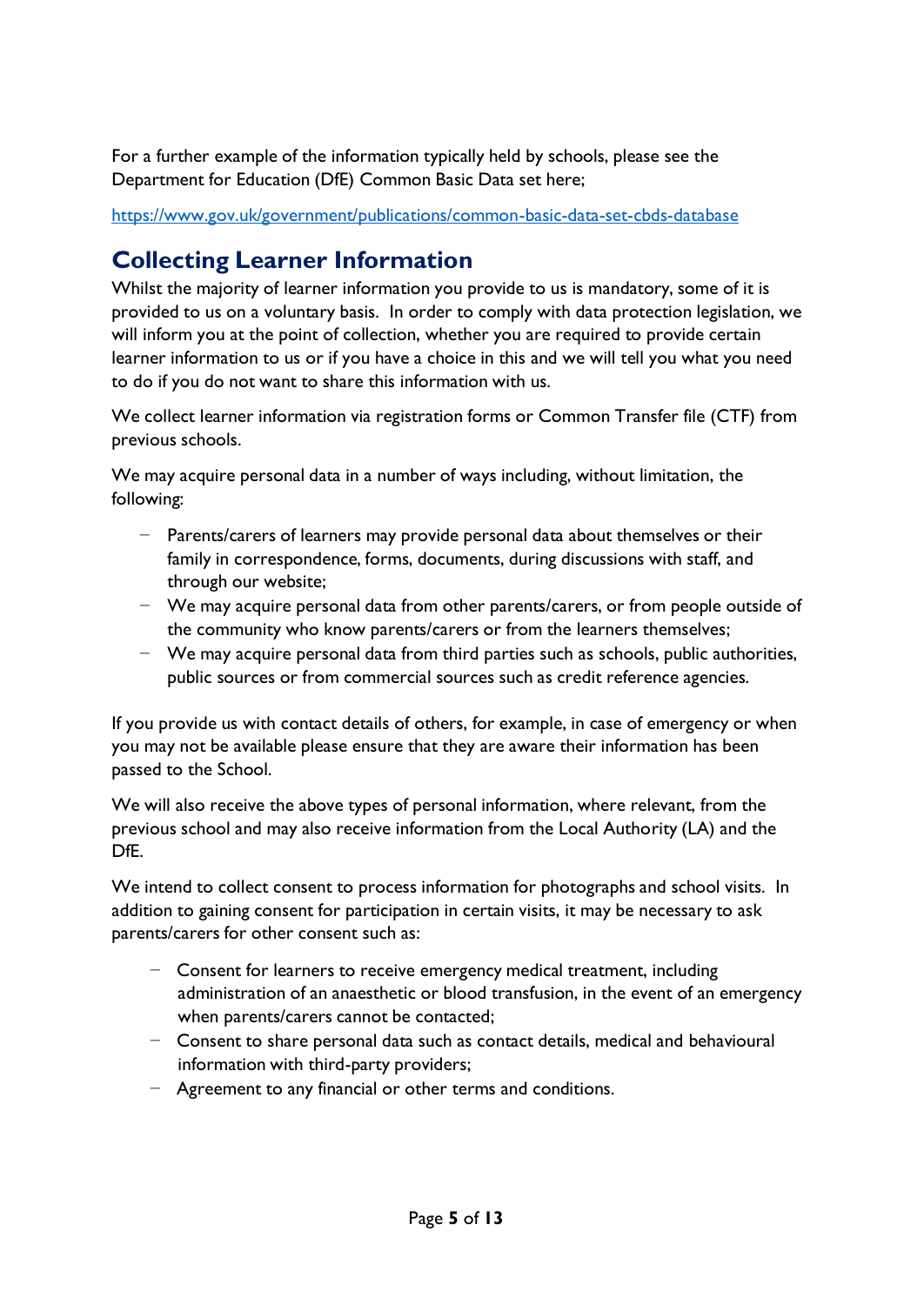If you provide us with contact details of others, for example, in case of emergency or when you may not be available please ensure that they are aware their information has been passed to the school.

Please note, you have a right to withdraw consent at any time and can contact the school to do this.

## **Storing Learner Data**

The information we collect, use and store about learner and their parents/carers is retained on our computer systems and in paper files, either until it is updated/superseded or until the learner leaves the school where it will be passed on to the receiving school in accordance with the Education (Pupil [Information\)](http://www.legislation.gov.uk/uksi/2005/1437/contents/made) England Regulations 2005. Records are retained by a Secondary school for the period of 25 years from the Date of birth of the Child.

### **Who Do We Share Learner Information With**

We do not share information about our Learners with anyone without consent unless the law and our policies allow us to do so.

Where it is legally required, or necessary (and it complies with data protection law) we may share personal information about Learners with:

- Our local authority to meet our legal obligations to share certain information with it, such as safeguarding concerns and exclusions in line with sections  $436A$  and  $437$ of [the](http://www.legislation.gov.uk/ukpga/1996/56/section/437/1999-08-31) [Education](http://www.legislation.gov.uk/ukpga/1996/56/section/437/1999-08-31) Act 199[6.](http://www.legislation.gov.uk/ukpga/1996/56/section/437/1999-08-31)
- − The Department for Education on a statutory basis under [regulation](http://www.legislation.gov.uk/uksi/2013/2094/made) 5 of The Education [\(Information](http://www.legislation.gov.uk/uksi/2013/2094/made) about Individual Learners) (England) Regulations 2013. This data sharing underpins school funding and educational attainment policy and monitoring.
- − The Learner's family and representatives.
- − Educators and examining bodies.
- − Our regulator [Ofsted].
- − Suppliers and service providers to enable them to provide the service we have contracted them for (these include Edenred, RM Integris, Eduspot, Mathletics, Wonde, Evolve, Times Table Rockstars, Services used by DGFL such as RM Education Information Management System (cloud storage) and Microsoft Office Online Services (Microsoft Office 365).
- − Financial organisations.
- − Our auditors.
- − Health authorities Including NHS, School Nurse, Visual and Hearing impairment teams.
- − Security organisations.
- − Health and social welfare organisations Including MASH, Early Help, Dudley Educational Psychology Services.
- − Professional advisers and consultants Including Speech & Language, Autism Outreach, Learning Support Services.
- − Charities and voluntary organisations.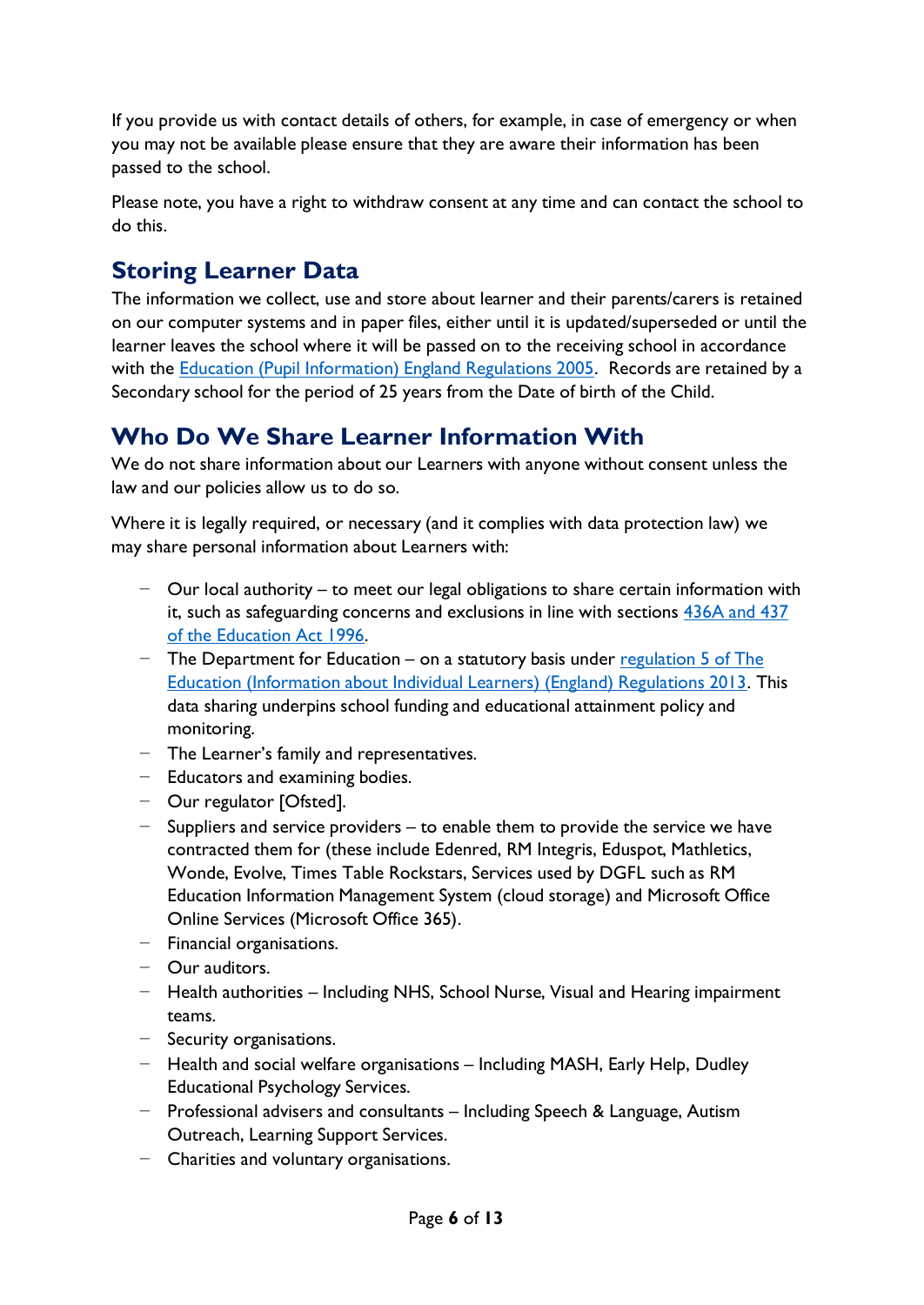- − Police forces, courts, tribunals.
- − Professional bodies Including Education Investigation Services.

When sharing data with the above, appropriate data sharing agreements or contracts will be in place to ensure the data is used only for the purposes required to deliver the service.

We are committed to working with the local authority in protecting and safeguarding children and young people in the Borough. As a consequence, we intend, where relevant to do so, share information with the Multi-Agency Safeguarding Hub (MASH) which is a colocated arrangement of agencies including the local authority, Police, NHS Trusts and Probation Service integrated into a multi-agency team.

#### **Edenred**

− As a result of school closure due to the Coronavirus outbreak, Edenred UK are working with the Department for Education (DfE) and are provided with access to personal data from the school's management information system to ensure that learners eligible for free school meals can continue to access the support whilst they are not in school. For further details please visit **[Edenred](https://www.edenred.co.uk/reward-recipients/Free-School-Meal-Vouchers/)**'s website.

#### **Eduspot**

− The school uses this application to contact you via text to advise of events such as school closures etc. To enable us to do this we will share your information from our information management system with the provider of this service to ensure that you receive vital information about the school in a timely and efficient manner without the responsibility of delivering of these important messages being placed on learners. We are applying legitimate interest as our basis to communicate in this way.

#### **Times Tables Rockstars**

- Times Tables Rockstars provides online times tables practice for learners and an overview for teachers. They are hosted completely online and are web browser driven. Access to Times Tables Rockstars resources is through the school's learning platform. For further information, please refer to the **Times Tables [Rockstars](https://ttrockstars.com/)** [website.](https://ttrockstars.com/)
- − If you are unable to access the website, the postal address is:

Maths Circle Ltd Ossory Offices Hazelwood Lane Ampthill MK45 2HF

#### **Active learn**

Active learn is an on line learning platform where learners and parents can access our school Home Reading Scheme. For further information please refer to the **[Active](http://www.activelearnprimary.co.uk/)** learn [website.](http://www.activelearnprimary.co.uk/)

#### **Seesaw**

Seesaw is an online platform used for remote learning communication between teacher and learner. For further information please refer to the Seesaw [website.](web.seesaw.me)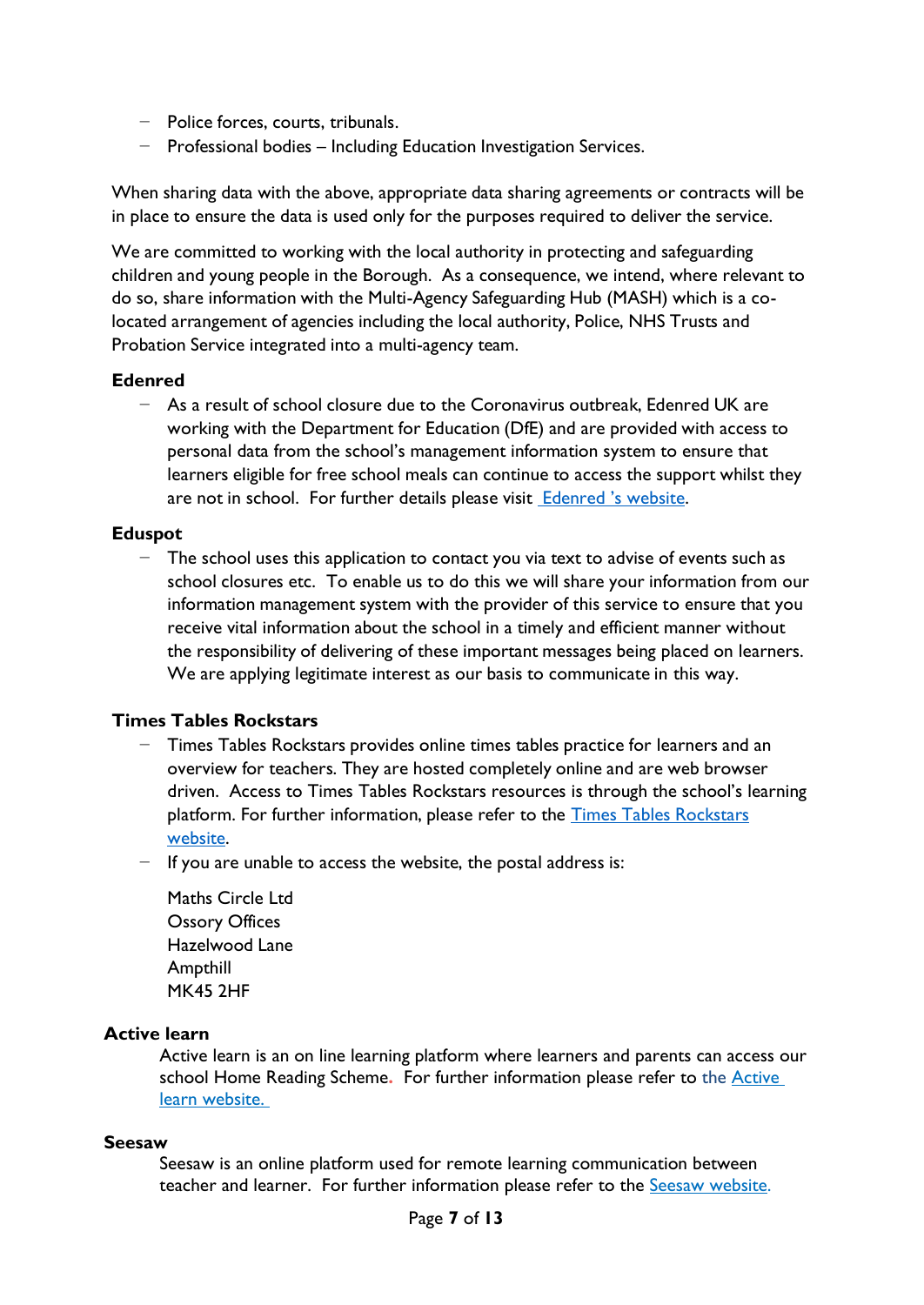#### **Microsoft Online Services – Microsoft Office 365**

− Microsoft Office 365 is a cloud productivity suite free to establishments in UK education. It provides learners, teachers, and staff with enterprise-grade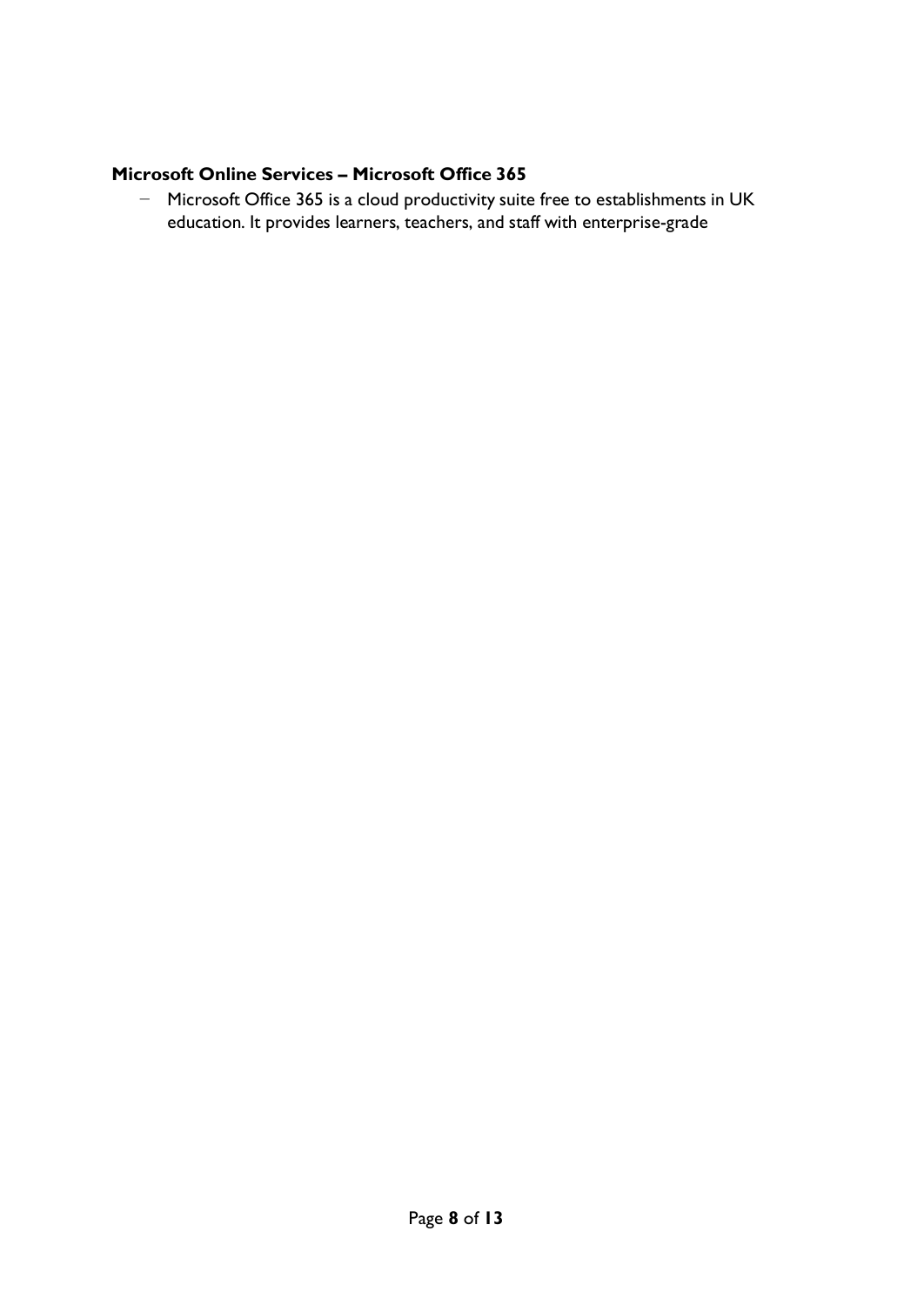communication and productivity services which include email, online document editing and storage space.

− For further information, please refer to the [Microsoft](https://privacy.microsoft.com/en-US/) website. If you are unable to access the website the postal address is:

Office 365 Microsoft Corporation Microsoft Way Redmond Washington 98052-6399 USA

− For Europe contact Microsoft Ireland Operations Limited who is their data protection representative for the European Economic Area and Switzerland. The data protection officer of Microsoft Ireland Operations Limited can be reached at the following address:

Microsoft Ireland Operations Ltd Attn: Data Protection Carmenhall Road Sandyford Dublin 18 Ireland.

#### **RM Education Ltd (subsidiary of RM plc)**

- Dudley schools receive a number of services delivered through the ICT managed service provided by RM Education plc (RM). These arrangements are overseen on behalf of schools who have signed up to the service by Dudley Grid for Learning (DGfL) - a Division of the Directorate of Children's Services (DCS), for Dudley Local Authority.
- − A number of Data Processing agreements are in place with RM, covering services such as RM's school management information system and RM Unify. These systems make some use of personal data which is held away from school at secure data centres with the RM group.
- − For further information, please refer to the RM [Education](https://www.rm.com/) website.
- − If you are unable to access the website the postal address is:

RM Education, 140 Eastern Avenue, Milton Park, Abingdon, Oxon OX14 4SB.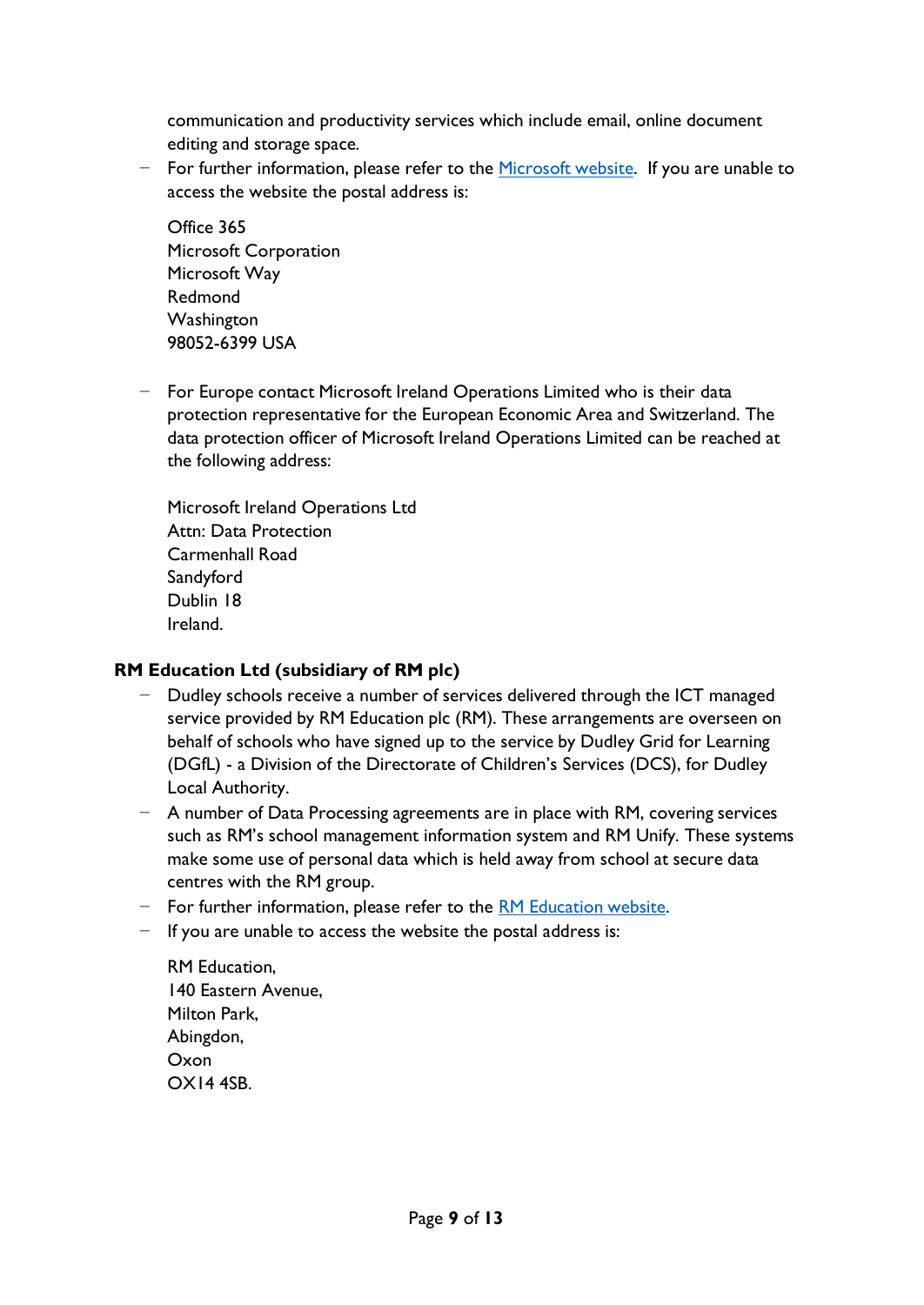### **MASH**

The MASH is the single point of contact for safeguarding concerns, the MASH share information appropriately and securely on children or young people in order to take timely and appropriate actions. The teams also provide information and advice across a range of child and family services.

Where a learner/parent/carer has been involved in an accident, an Accident/Incident Report Form will be completed which will include details of the accident including information about you. This information will be passed to the Corporate Health and Safety Team at the local authority. This information will be accessed by Dudley MBC employees, who legally require access to this data, for purposes related to this incident, and may be shared with others to allow us to comply with our statutory duties such as the school nurse.

## **Why We Share Learner Information**

We do not share information about our learners with anyone without consent unless the law and our policies allow us to do so.

We share learners' data with the Department for Education (DfE) on a statutory basis. This data sharing underpins school funding and educational attainment policy and monitoring.

We are required to share information about our learners with the (DfE) under [regulation](http://www.legislation.gov.uk/uksi/2013/2094/made) 5 of The Education [\(Information](http://www.legislation.gov.uk/uksi/2013/2094/made) About Individual Pupils) (England) Regulations 2013.

## **Data Collection Requirements**

To find out more about the data collection requirements placed on us by the Department for Education (for example; via the school census) go to [https://www.gov.uk/education/data](https://www.gov.uk/education/data-collection-and-censuses-for-schools)[collection-and-censuses-for-schools.](https://www.gov.uk/education/data-collection-and-censuses-for-schools)

### **Local Authorities**

We may be required to share information about our learners with the local authority to ensure that they can conduct their statutory duties under the Schools [Admission](https://www.gov.uk/government/publications/school-admissions-code--2) Code, including conducting Fair Access Panels.

### **Department for Education**

The Department for Education (DfE) collects personal data from educational settings and local authorities via various statutory data collections. We are required to share information about our learners with the Department for Education (DfE) either directly or via our local authority for the purpose of those data collections, under: regulation 5 of [The](http://www.legislation.gov.uk/uksi/2013/2094/made) Education [\(Information](http://www.legislation.gov.uk/uksi/2013/2094/made) About Individual Pupils) (England) Regulations 2013.

All data is transferred securely and held by DfE under a combination of software and hardware controls, which meet the current [government](https://www.gov.uk/government/publications/security-policy-framework) security policy framework.

For more information, please see 'How Government uses your data' section.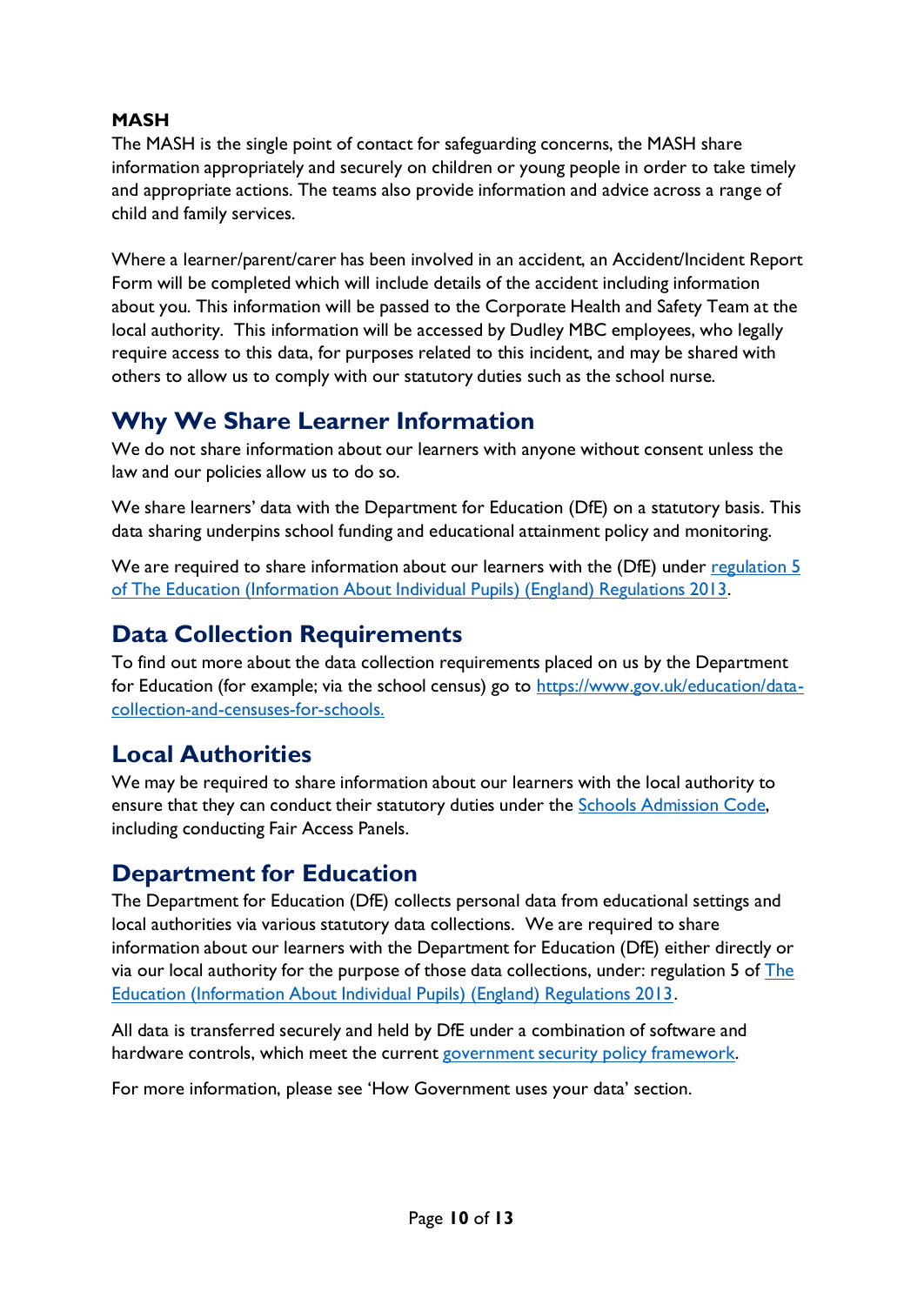# **CCTV**

This section of the privacy notice relates to our CCTV System, including, but not limited to, where it has been installed on the outside of some of our buildings.

#### **What personal information does this service use?**

The CCTV system captures images of people and vehicles in and around where a camera is located. Where fixed CCTV cameras are operating, there will be signs clearly displayed. Images captured by CCTV will not be kept for longer than 30 days. However, on occasions there may be a need to keep images for longer, for example where a crime is being investigated.

#### **What is this personal information used for?**

We use this personal data for the following reasons:

- − To increase personal safety of learners, staff and visitors, and reduce the fear of crime.
- − To protect the school buildings and their assets.
- − To support the Police in a bid to deter and detect crime.
- − To assist in identifying, apprehending and potentially prosecuting offenders.
- − To protect members of the public and private property.
- − To assist in managing the school.

#### **What is the lawful basis we are relying on?**

We collect and use this information to ensure the school can undertake its remit to educate children ensuring personal safety of learners, staff and visitors, protecting school buildings and its assets and to assist in managing the school (Article 6(1)(e) of the [General](https://ico.org.uk/for-organisations/guide-to-data-protection/guide-to-the-general-data-protection-regulation-gdpr/lawful-basis-for-processing/) Data [Protection](https://ico.org.uk/for-organisations/guide-to-data-protection/guide-to-the-general-data-protection-regulation-gdpr/lawful-basis-for-processing/) [Regulation\)](https://ico.org.uk/for-organisations/guide-to-data-protection/guide-to-the-general-data-protection-regulation-gdpr/lawful-basis-for-processing/). The school will use the 'Passport to [Compliance](https://www.gov.uk/government/publications/passport-to-compliance)', issued by the Surveillance Camera Commissioner to ensure that the surveillance camera system complies with the Guiding Principles set out in the [Surveillance](https://www.gov.uk/government/publications/surveillance-camera-code-of-practice) Camera Code of Practice published by the Home Office as a requirement of the [Protection](http://www.legislation.gov.uk/ukpga/2012/9/contents/enacted) of Freedoms Act 2012.

#### **Where has your personal information come from?**

The images are captured because you are present in the area which is covered by the CCTV system.

#### **Who will we share this personal information with?**

Your personal data is shared securely with the following, where it is both necessary and appropriate to do so:

- − Relevant staff within the school
- − Our local authority
- − The Police

### **Requesting access to your personal data**

Under data protection legislation, parents/carers and learners have the right to request access to information about them that we hold. To make a request for your personal information, or be given access to your child's educational record, contact **Mrs Andrea Burns on telephone number 01384 818 490**.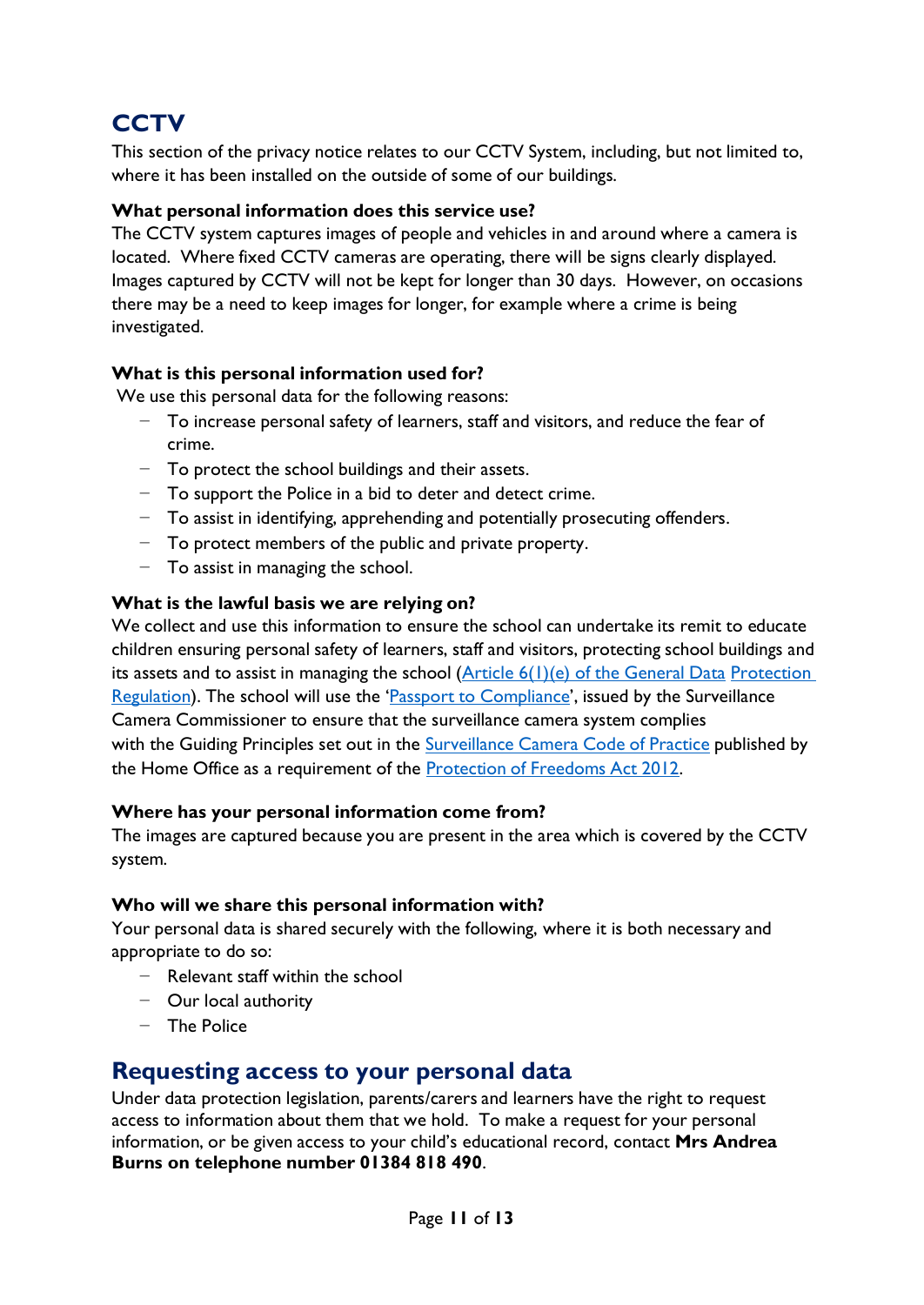You also have the right to:

- − object to processing of personal data that is likely to cause, or is causing, damage or distress.
- − prevent processing for the purpose of direct marketing.
- − object to decisions being taken by automated means.
- − in certain circumstances, have inaccurate personal data rectified, blocked, erased or destroyed; and
- − a right to seek redress, either through the ICO, or through the courts.

If you have a concern or complaint about the way we are collecting or using your personal data, you should raise your concern with us in the first instance or directly to the Information Commissioner's Office at<https://ico.org.uk/concerns/>

For further information on how to request access to personal information held centrally by DfE, please see the  $'$ How G o vernment us es yo ur data' section of this notice.

## **Withdrawal of Consent and The Right to Lodge a Complaint**

Where we are processing your personal data with your consent, you have the right to withdraw that consent. If you change your mind, or you are unhappy with our use of your personal data, please let us know by contacting **Mrs Andrea Burns on telephone number 01384 818 490.**

### **How Government uses your data**

The learner data that we lawfully share with the DfE through data collections:

- underpins school funding, which is calculated based upon the numbers of children and their characteristics in each school.
- − informs 'short term' education policy monitoring and school accountability and intervention (for example, school GCSE results or Pupil Progress measures).
- − supports 'longer term' research and monitoring of educational policy (for example how certain subject choices go on to affect education or earnings beyond school).

## **Data collection requirements**

To find out more about the data collection requirements placed on us by the Department for Education (for example; via the school census) go to [https://www.gov.uk/education/data](https://www.gov.uk/education/data-collection-and-censuses-for-schools)[collection-and-censuses-for-schools.](https://www.gov.uk/education/data-collection-and-censuses-for-schools)

# **The National Pupil Database (NPD)**

Much of the data about learners in England goes on to be held in the National Pupil Database (NPD).

The NPD is owned and managed by the Department for Education and contains information about learners in schools in England. It provides invaluable evidence on educational performance to inform independent research, as well as studies commissioned by the Department.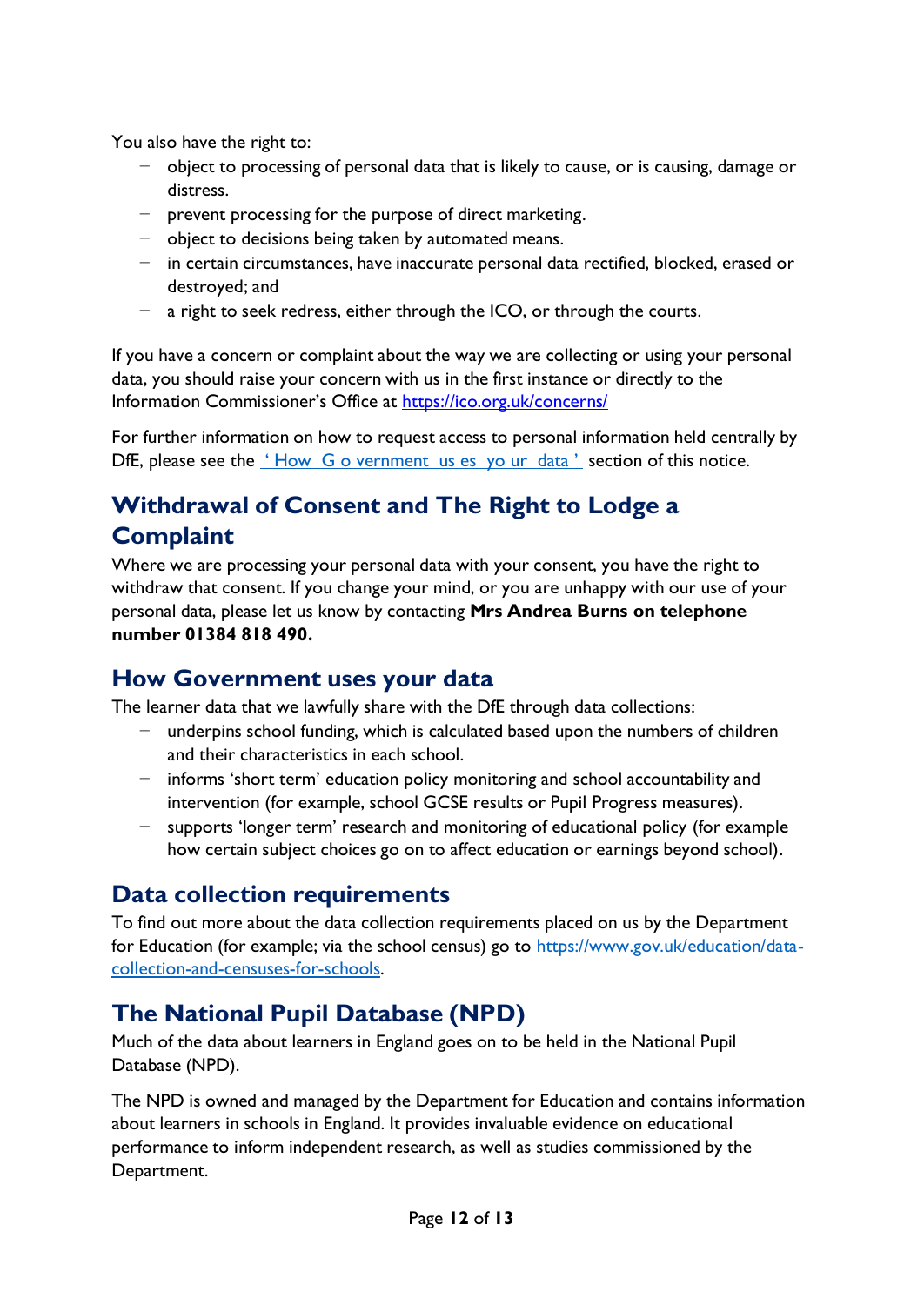It is held in electronic format for statistical purposes. This information is securely collected from a range of sources including schools, local authorities and awarding bodies.

To find out more about the NPD, go to

[https://www.gov.uk/government/publications/national-pupil-database-user-guide-and](https://www.gov.uk/government/publications/national-pupil-database-user-guide-and-supporting-information)[supporting-information.](https://www.gov.uk/government/publications/national-pupil-database-user-guide-and-supporting-information)

# **Sharing by the Department**

The law allows the Department to share learners' personal data with certain third parties, including:

- − schools
- − local authorities
- − researchers
- − organisations connected with promoting the education or wellbeing of children in England
- − other government departments and agencies
- − organisations fighting or identifying crime

For more information about the Department's NPD data sharing process, please visit:

### <https://www.gov.uk/data-protection-how-we-collect-and-share-research-data>

Organisations fighting or identifying crime may use their legal powers to contact DfE to request access to individual level information relevant to detecting that crime. Whilst numbers fluctuate slightly over time, DfE typically supplies data on around 600 learners per year to the Home Office and roughly 1 per year to the Police.

For information about which organisations the Department has provided pupil information, (and for which project) or to access a monthly breakdown of data share volumes with Home Office and the Police please visit the following website:

<https://www.gov.uk/government/publications/dfe-external-data-shares>

# **How to Find Out What Personal Information DfE Hold About You**

Under the terms of the Data [Protection](http://www.legislation.gov.uk/ukpga/2018/12/contents/enacted) Act 2018, you are entitled to ask the Department:

- − if they are processing your personal data
- − for a description of the data they hold about you
- − the reasons they're holding it and any recipient it may be disclosed to
- − for a copy of your personal data and any details of its source

If you want to see the personal data held about you by the Department, you should make a 'subject access request'. Further information on how to do this can be found within the Department's personal information charter that is published at the address below:

[https://www.gov.uk/government/organisations/department-for-education/about/personal](https://www.gov.uk/government/organisations/department-for-education/about/personal-information-charter)[information-charter](https://www.gov.uk/government/organisations/department-for-education/about/personal-information-charter)

*To contact DfE:* <https://www.gov.uk/contact-dfe>